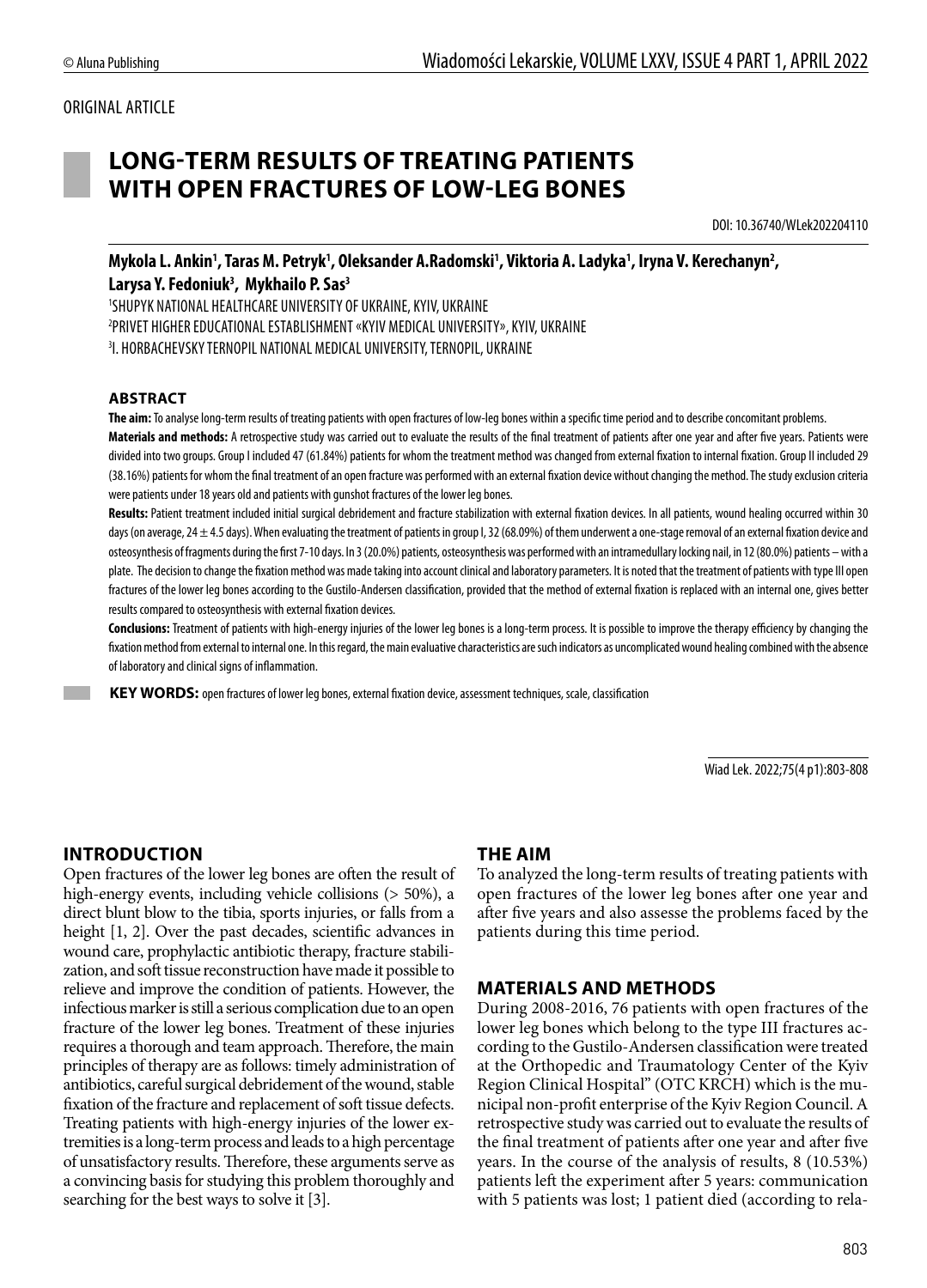tives – from a cause not related to an open fracture), and 2 refused to take part in the study for personal reasons.

Patient treatment results were assessed using clinical and radiological methods. The following criteria were taken into account: X-ray image of the fracture union; subjective feelings of a patient; if there are any biomechanical disorders; efficiency restoration and if there are movement restrictions in adjacent joints, deformities and shortening.

The assessment was carried out using a modified Neer-Grantham-Shelton100-point scale of anatomical and functional results of treating fractures of long bones [4]. The motion range of the knee and ankle joint, as well as the functional status of the ankle joint were analyzed using the American Orthopedic Foot and Ankle Score (AOFAS) (scores from 0 to 100). The quality of life of patients was assessed using the 36-Item Short Form Survey (SF-36). Pain intensity, patient satisfaction with the effect of surgical treatment and therapy in general, daily work and sports activity were assessed using a 10-point VAS scale. The remaining variables are expressed as  $M \pm SD$ , and categorical variables are expressed in percent. The Kolmogorov-Smirnov test was used to assess the normal distribution. Student's t-test was used for parametric variables when comparing groups. The Mann–Whitney U test was used for nonparametric variables. Fisher's test was used for the comparison of groups in terms of quality indicators. The correlation was assessed with Pearson's method. Differences were considered statistically significant if the probability of events was more than 95% in the general population and the risk of error did not exceed 5% ( $p < 0.05$ ).

Among all patients who took part in the study, type IIIA injuries were observed in 41 (53.95%), type IIIB – in 26  $(34.21\%)$ , type IIIC – in 9 (11.84%). The exclusion criteria from the study were such factors as the patients who are under 18 years old and who had gunshot fractures of the lower leg bones. The average age of the patients was  $39 \pm$ 6.5 years at the time of injury. The total number of patients under observation included 59 (78%) men and 17 (22%) women. In 36 (47.37%) patients injuries were caused by a road traffic accident, in 17 (22.37%) patients – due to a fall from a height, in the remaining 23 (30.26%) patients – by a home accident.

All patients were divided into two groups during treatment. Group I included 47 (61.84%) patients for whom the fixation method was changed from the external fixation to the internal one (with an intramedullary nail or a plate). Patients for whom the final treatment of an open fracture was carried out in an external fixation device (EFD) of the AO type or using the Ilizarov apparatus without changing the fixation method were included in group II, which consisted of 29 (38.16%) patients.

#### **RESULTS**

The treatment approach for all patients included initial surgical debridement (ISD) and fracture stabilization with external fixation devices. The medical staff conducted a second examination within 24-72 hours, if necessary. In all patients, wound healing occurred within 30 days (on average  $24 \pm 4.5$  days). At the first stage, skin defects were closed applying temporary methods: in 7 patients – with an artificial skin; in 24 patients – with a VAC system; further, autodermoplasty with a split flap was used in 14 cases, skin-fascial flaps were used in 19 cases, and free microsurgical flaps were used in 3 cases.

When evaluating the treatment of patients in group I, 32 (68.09%) of them underwent a one-stage removal of an external fixation device and osteosynthesis of fragments during the first 7-10 days: with an intramedullary nail in 9 (28.13%) patients and a plate in 23 (71.87%) patients. In 3 (20.0%) patients, osteosynthesis was performed with an intramedullary locking nail, in 12 (80.0%) patients – with a plate. The decision to change the fixation method was made taking into account two parameters:

- 1) clinical (primary wound healing, no necrosis and signs of inflammation);
- 2) laboratory (WBCs, ESR, CRP, and IL-6).

The dynamics of laboratory blood parameters were studied on the first day of injury, before and after the repeated examination, as well as before changing the fixation method.

In the course of treatment of patients of group I, specific complications were observed. In 4 (8.51%) patients, there was early suppuration in the fracture area after osteosynthesis with a plate. To stabilize the position, surgical interventions were performed to eliminate the focus of infection and to preserve the internal fixation device if possible. As a result of treatment, 3 (6.38%) patients showed elimination of the source of inflammation and subsequent fracture consolidation; one (2.13%) patient was diagnosed with chronic osteomyelitis. The therapy of chronic infection was conducted along with the fracture treatment with the external fixation device. In addition, repeated surgical interventions were performed to eliminate the source of infection, and repeated necrsequestrectomies were performed. The soft tissue defect was treated with the VAC system. Antibiotic therapy was prescribed taking into account intraoperative inoculation.

As a result of the treatment, it was possible to stop the infection and to heal the tibia. As a result, a pseudarthrosis of the tibia was formed in 5 (10.64%) patients: in 2 patients – after osteosynthesis with a plate; in 3 patients – after osteosynthesis with an intramedullary nail.

All patients underwent repeated surgical interventions to heal the fracture which made it possible to observe the consolidation of the fracture on X-ray images within 8-24 months.

After 1 year, final indicators were assessed in group I according to a modified Neer-Grantham-Shelton 100-point scale of anatomical and functional results of treating long bone fractures. Good results were observed in 27 (57.45%) patients, satisfactory – in 14 (29.79%) patients, unsatisfactory – in 6 (12.77%) patients. The average shortening of the affected limb was 1.42 cm; average extension and flexion in the knee joint were 167.5 degrees and 95 degrees, respectively; average dorsal extension and plantar flexion of the ankle were fixed at 110 degrees and 80 degrees,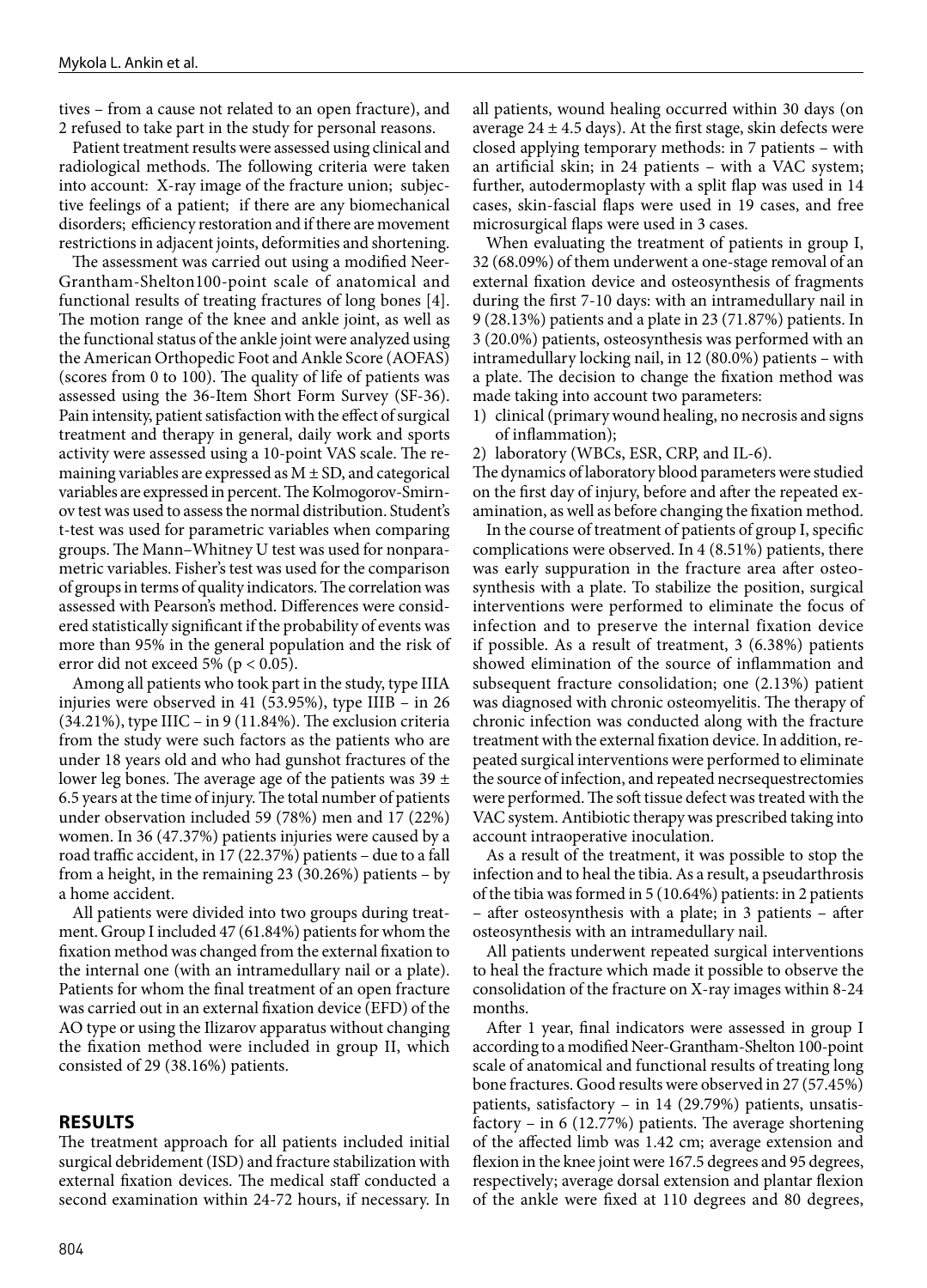respectively. The average score according to the AOFAS was  $86.5 \pm 5.9$  points.

After 5 years, 6 patients discontinued participation in the study, so the results were assessed for 41 people. According to the Neer-Grantham-Shelton scale, good dynamics was observed in 30 (73.17%) patients, satisfactory – in 9 (21.95%) patients, unsatisfactory – in 2 (4.88%) patients. The average shortening of the affected limb was 1.42 cm; the average extension and flexion in the knee joint were 177.5 degrees and 60 degrees, respectively; average dorsal extension and plantar flexion in the ankle joint were 122 degrees and 75 degrees, respectively. The average score according to the AOFAS was  $92.5 \pm 5.3$  points.

Evaluation of the survey data according to the HRQoL scale showed statistically significantly reduced results of the quality of life in age groups. The average pain intensity according to the visual analogue scale (VAS) was 2.8; the average score of patient satisfaction with the surgical effect was 9.2 points; overall satisfaction with treatment was 8.6 points; the average score of deterioration in daily and sports activity was 4.0 and 4.8 points, respectively.

The final treatment of patients in group II was carried out in an external fixation device: 25 (86.21%) patients – in rod devices, 4 (13.79%) patients – in an Ilizarov apparatus. In 3 (10.34%) patients of this group who had open fractures of type IIIC, amputation of the lower limb at the lower third of the thigh was performed. Acute suppuration was registered in 6 (20.69%) patients, which was followed by the development of chronic osteomyelitis (noted in one (3.45%) patient). Its treatment included repeated surgical interventions in order to eliminate inflammation in the bone tissue, as well as antibiotic therapy taking into account seeding tissue samples taken during the operation. The effect of the measures taken was observed when the fracture was fused and there was no inflammatory process in the projection of the lower leg bones.

In 7 (24.14%) patients, nonunion of the lower leg bones was observed. During the treatment of 4 (66.67%) patients, we achieved the complete union of the fragments and elimination of the inflammatory process; 2 (33.33%) patients were diagnosed with chronic osteomyelitis, which was confirmed radiographically and clinically. These patients, like the previous ones, who had an infection, underwent surgical treatment to remove the foci of the infectious process, fracture treatment with an external fixation device, antibiotic therapy and treatment of soft tissue defects using VAC systems. Elimination of chronic osteomyelitis and registration of complete fusion were observed within 1 year and 1.5 years after the start of therapy.

In group II, the final indicators were assessed after 1 year according to a modified Neer-Grantham-Shelton100-point scale of anatomical and functional results of treating fractures of long bones. Thus, good dynamics was observed in 9 (31.03%) patients, satisfactory – in 8 (27.59%) patients, unsatisfactory – in 12 (41.38%) patients ( $p = 0.012$  in comparison with group I). The average shortening of the affected limb was 1.67 cm; average extension and flexion in the knee joint were 172.3 degrees and 100 degrees, respectively; average dorsal extension and plantar flexion of the ankle were fixed at 110 degrees and 80 degrees, respectively. The average score according to the AOFAS was  $79.8 \pm 6.5$  points.

After 5 years, the results were assessed in 27 patients, 2 of them refused to take part in further research. As a result, good results according to the Neer-Grantham-Shelton scale were noted in 8 (29.63%) patients, satisfactory – in 9 (33.33%) patients, unsatisfactory scores were noted in 10 (37.04%) patients (p <0.0001 in comparison with group I). The average shortening of the affected limb was 1.67 cm; average extension and flexion in the knee joint were 175.3 degrees and 70 degrees, respectively; average dorsal extension and plantar flexion of the ankle were at 100 degrees and 85 degrees, respectively. The average score according to the AOFAS was  $82.1 \pm 5.9$  points.

The evaluated results of the questionnaire survey according to the HRQoL scale in age groups also showed statistically significant underrating of the quality of life. The average pain intensity according to the visual analogue scale (VAS) was 2.6; the average score of patient satisfaction with the surgical effect was 8.5 points; overall satisfaction with treatment was 8.4 points. The average score of deterioration in daily and sports activity was 3.8 and 4.2 points, respectively.

When analyzing the long-term results of treating type III open fractures of the lower leg bones according to the Gustilo-Andersen classification, the number of good indicators in group I increased by 15.72%, and in group II – by 2.3%. The number of unsatisfactory results in group I decreased by 7.89%, and in group II – by 4.34% ( $p < 0.01$ ).

A significant inverse correlation ( $p < 0.01$ ) was observed between the intensity of pain and all subgroups of the SF-36 ( $r = -0.428 - 0.757$ ), AOFAS, VAS scores, especially in terms of life satisfaction, deterioration in daily, work and sports activity. Additionally, there was a positive correlation between the level of dorsal extension in the ankle joint and subgroups of the SF-36 general health scale ( $r = 0.358$ ;  $p = 0.035$ ). The SF-36 also shows an inverse correlation between total treatment time and patient satisfaction with the result ( $r = 0.358$ ;  $p = 0.003$ ), limb functioning ( $r = -0.344$ ;  $p = 0.04$ ), mental health problems ( $r = -0,339; p = 0,032$ ).

Thus, treating patients with type III open fractures of the lower leg bones according to the Gustilo-Andersen classification by changing the fixation method from external fixation to internal one leads to significantly better results than the use of osteosynthesis with external fixation devices.

#### **DISCUSSION**

Today, the treatment of patients with open fractures of the lower leg bones is a relevant issue for an orthopedic traumatologist. In their practice, fractures of the lower leg bones are common – from 23 to 35.5% of all injuries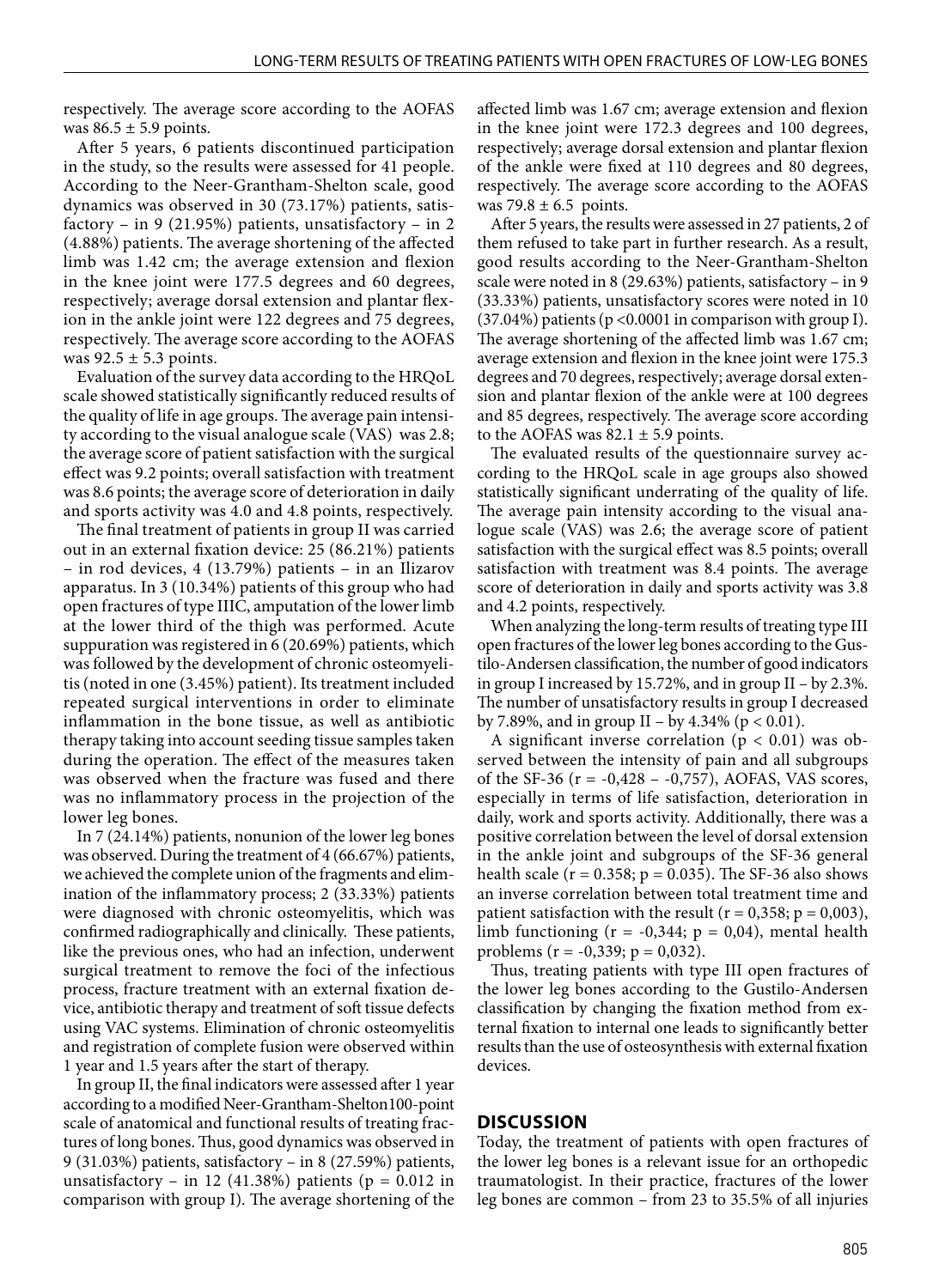of the musculoskeletal system. The authors would like to emphasize that open injuries of the lower leg bones usually dominate (65.3-77.8%) among open injuries of the bones of the skeleton [5].

Currently, the main feature in treating open fractures of the lower leg bones is a relatively high percentage of cases of non-union – 25% cases of the total number of unsatisfactory treatment outcomes. At the same time, the proportion of patients with fractures and post-traumatic defects of the leg bones complicated by osteomyelitis reaches 30%.

These complications remain relevant for several decades, which also indicates the high importance of studying the issue associated with open fractures of the lower leg bones in the current conditions. The reasons for the unsatisfactory results of treating patients with open injuries of the lower leg bones are: lack of consensus among traumatologists regarding the choice of optimal treatment approach for patients, taking into account the severity of the open injury; insufficiently thorough primary surgical treatment of wounds; limited use of drainage and soft tissue plastic closure techniques [6].

When treating all patients with open fractures, we adhered to a consistent approach with regard to this matter. At the initial stage (when the patient was admitted to us), initial surgical debridement and stabilization of a fracture with an external fixation device were performed in order to create optimal conditions for wound healing and fracture union.

Initial surgical debridement includes radical debridement of a wound, intraoperative irrigation of a wound and its closure. This set of measures is always used to prevent infection after severe trauma to a limb [7].

Moreover, we believe that additional surgical treatment plays an important role in the further assessment of tissue viability. On day 2-4 our patients (83% of the total number of patients) were re-examined to assess the quality of initial surgical debridement, which was carried out primarily in other hospitals. We actively used the VAC system (in 86% of cases) for temporary wound closure. This method promotes effective alignment of the wound edges, reduces edema, forms granulation tissue and improves blood supply, as well as ensures the evacuation of separated and infected wound material. Such measures ensure rapid wound healing and subsequently allow the use of flaps for the final closure of soft tissue defects. It should be noted that the final closure of wounds is recommended no later than in 3 weeks.

Stable fixation of the fracture is a necessary step in treating patients with open fractures of the lower leg bones. In this regard, the method of controlled transosseous osteosynthesis, the founder of which is Academician G.А. Ilizarov, is the "gold standard". This method is indispensable as a means of temporary fixation of fractures of the lower leg long bones in patients with polytrauma and with the development of compartment syndrome [8].

Some authors consider the use of an external fixation device as the most biologically justified method of skeletal stabilization which helps to maintain blood supply to the soft tissues of the lower leg [9]. The advantages of this method are the relative speed and ease of use, access to soft tissues during their further reconstruction.

It should be emphasized that when an external fixation device is used for a long period there are often inflammation of the soft tissues around the pins and nails, neurotrophic disorders in the lower leg and foot, lymphostasis, and persistent contractures of nearby joints develop. The external fixation devices require constant medical supervision and patient care. In addition, their use significantly reduces the patient's quality of life. Therefore, many authors consider the optimal solution to replace the external fixation device with the internal one after wound healing to adapt the fragments, as well as to improve the functional and social rehabilitation of patients [7, 9].

In this regard, the OTC KRCH successfully used a twostage approach of operative fixation of bone fragments in case of lower leg open injuries. To improve the results of treatment, we removed the external fixation device and changed the osteosynthesis method in 61.84% of patients. The operation to change the method was carried out only if: the patients did not have deep purulent complications and showed normalization of body temperature; there were no laboratory signs of inflammation (WBCs, ESR, CRP, and IL-6).

Changing the fixation method from the external to the internal one made it possible to adapt the fragments, perform bone grafting, and ensure stable osteosynthesis of the fracture.

When evaluating the results of treating patients with open fractures of the lower leg bones within 1 year and 5 years after the injury, we took into account complications that arose in the late period. The evaluation of the treatment method's effectiveness was based on clinical data, X-ray images, as well as information on the degree of impairment of the static and dynamic functions of the limb. The following signs were noted in patients for whom the fixation method was changed from external to internal after 1 year and after 5 years:

- 1) reducing the risk of developing pyoinflammatory complications by 65% (OR<sub>I/II</sub> = 0.35 (95% CI: 0.07-1.7;  $p = 0.127$ );
- 2) there is no rotational instability of bone fragments;
- 3) there is no delayed consolidation and development of false joints;
- 4) the physiological axis of the injured limb is restored;

5) it is possible to refuse to use an external fixation device. When analyzing the intensity of the pain syndrome after 5 years according to the VAS scale in both groups, patients note relatively minor pain and relative satisfaction with surgical and general treatment. Despite this fact, professional and sports activity was significantly weaker throughout the subsequent life of most patients. Every aspect of their quality of life was underrated according to the 36-Item Short Form Survey (SF-36) – physical limitations and psychological problems became the main reasons that led to this fact. The overall duration of treatment correlates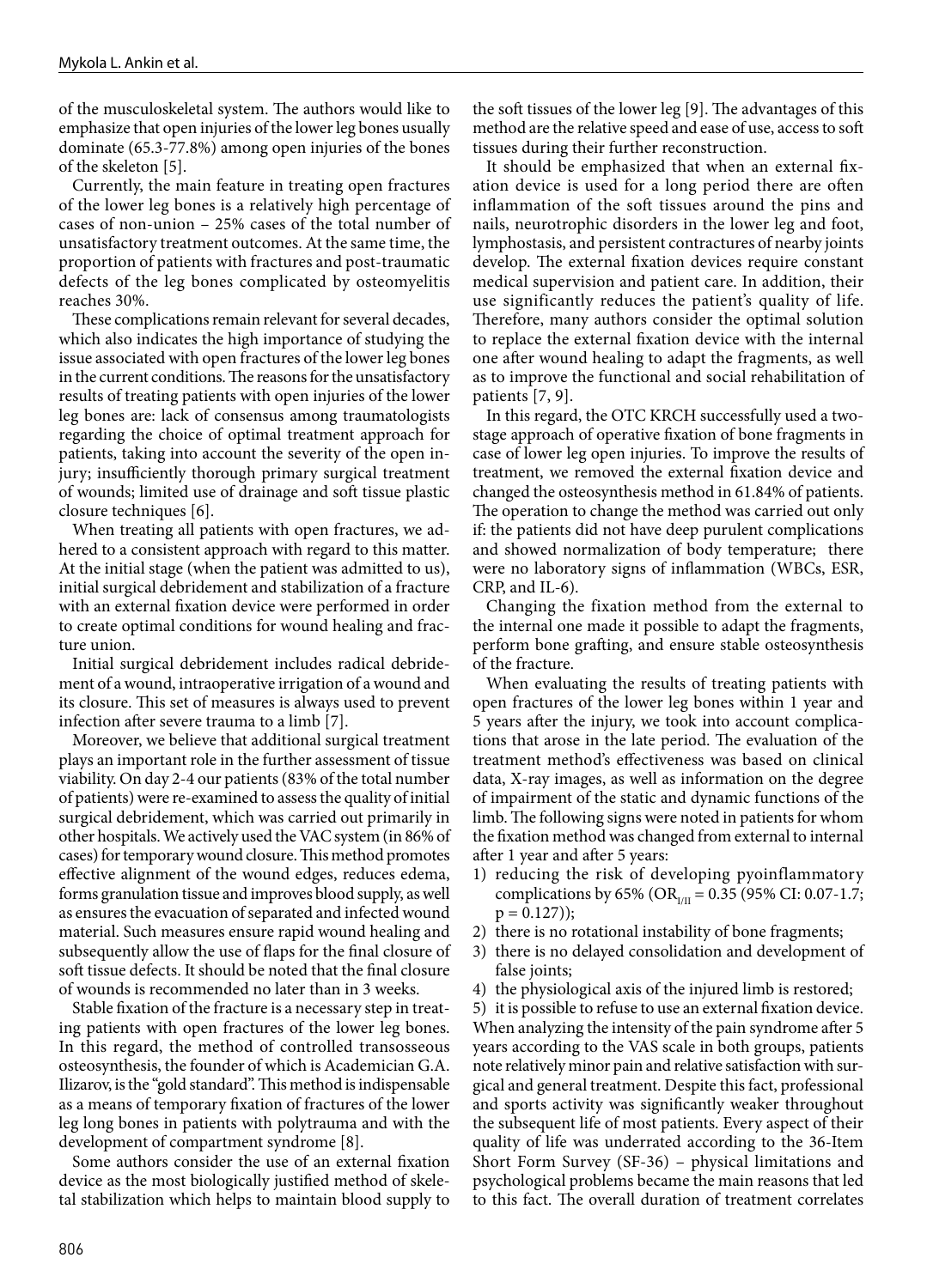with low patient satisfaction and an increase in the level of physical limitation, which leads to further problems, including psychological ones. Such an indicator as the intensity of pain became the main factor that negatively correlated with the patients' quality of life.

Patients of both groups (more in group II) showed slight limitations in the range of motion in the knee and ankle joints. Limited dorsal extension of the ankle joint negatively correlates with the general health condition, as shown in the SF-36. Low scores according to the American Orthopedic Foot and Ankle Score (AOFAS) indicate limited motion in the ankle joint. Additionally, the AOFAS correlates with patient satisfaction with the result, deterioration in their daily life, including professional and sports activity. This emphasizes the importance of restoring the ankle joint for the person's daily active participation in social activities.

Moreover, the limitation of foot extension is further correlated with the limitation of activity in daily life and general health, as seen in the SF-36. These results prove that bone union in combination with successful soft tissue closure of the nonunion site should be the primary goal of treatment in such patients, despite the duration of therapy and the additional number of surgical interventions. Moreover, the limitation of movement in the ankle joint, which may arise as a possible result of prolonged immobilization or the formation of scar tissue, should be taken into account during the rehabilitation period.

In our patients, the average amplitude of extension in the ankle joint was > 75 degrees in group I and > 80 degrees in group II after five years. At the same time, there is a significant limitation of movement in everyday life, for example, when walking on an uneven surface and going up/downstairs.

# **CONCLUSIONS**

- 1. Treating patients with high-energy injuries of the lower leg bones is a long-term process and leads to a high percentage of unsatisfactory results. In this regard, it is important to apply an integrated approach, minimize risks to the patient's health and study the verified opinion of specialists, taking into account all factors to achieve an optimal therapeutic and surgical effect.
- 2. For the successful treatment of open fractures of the lower leg bones, an adequate initial assessment of the injury and readiness for multistage processes regarding the implementation of a whole complex of procedures are required: initial surgical debridement, fracture stabilization with an external fixation device, and, if necessary, the use of "second look" and timely closure of skin defects. Changing the fixation method from the external to the internal one will help improve patient treatment results. The main evaluative characteristics are such indicators as uncomplicated wound healing combined with the absence of laboratory and clinical signs of inflammation.
- 3. Despite the long period of rehabilitation of patients, we did not notice a significant improvement in the quality of

their life. According to the evaluated SF-36, AOFAS, VAS scores, the patients experienced the greatest discomfort due to pain, decreased limb functioning, inability to return to their previous work and usual lifestyle. These observations were carried out in a group of patients with significant soft tissue trauma, for whom it was impossible to change the treatment method by replacing the external fixation with the internal one.

4. The urgent need to continue research in this field and find rational solutions is due to the factors described in this article. The problem of patients diagnosed with an open fracture of the lower leg bones has not been resolved yet and is far from obtaining more favorable outcomes.

# **REFERENCES**

- 1. Court-Brown C.M., McBirnie J. The epidemiology of tibial fractures. J Bone Joint Surg Br. 1995; 77:417-421.
- 2. Melvin J.S., Dombroski D.G., Torbert J.T. et al. Open tibial shaft fractures: evaluation and initial wound management. J Am Acad Orthop Surg. 2010; 18:10-19.
- 3. Hundal R.S., Weick J.M. Management of Open Segmental Tibial Fractures. Journal of Orthopaedic Trauma. 2021;35(2):S50-S51.
- 4. Neer C., Grantham I., Shelton S. Supracondylar Fracture of the Adult Femur: a study of one hundred and ten cases. JBJS. 1967; 49(4): 591-613.
- 5. Alekseyenko N. S., Andriychuk V. M., Radoha R. V. et al. Comparative characteristics of the parameters' changes of skin and fat flexures thickness of extremeties at youth under the condition of higher education. Wiadomości Lekarskie. 2020; 73(10):2214-2218.
- 6. Davydkin V.I., Ippolitov I.Yu., Kistkin A.I., Charyshkin S.A. Klinicheskiye rezultaty lecheniya patsiyentov s otkrytymi perelomami kostey goleni. Ulianovskiy mediko-biologicheskiy zhurnal. 2021; 57(1):92-97. (in Russian)
- 7. Fedoniuk L. Ya., Kulyanda I. S., Dovgalyuk A. I. et al. Morphological characteristics of acellular dermal matrix manufacturing. Wiadomości Lekarskie. 2021;74(3):418-422.
- 8. Mubder A.M. Treatment of closed unstable tibial shaft fracture by a unilateral uniplaner external fixation. Is a second operative step necessary? Bas. J. Surg. 2005: 45(3):64-70.
- 9. Lerner A., Daniel R., Soudry M. Severe injuries to the limbs: staged treatment. Springer Science & Business Media. 2007; 38(2):211-223.

*The work is a fragment of the research work of the Department of Traumatology and Orthopedics of Shupyk National Healthcare University of Ukraine "The latest algorithms for the treatment of complications high-energy trauma of the musculoskeletal system", state registration number 0108U001036.*

# **ORCID and contributionship:**

*Mykola L. Ankin: 0000-0001-9795-0931 A, C Taras M. Petryk: 0000-0002-5319-3921 A, B Oleksander A. Radomski : 0000-0002-3311-3867 A, B, D Viktoria A. Ladyka: 0000-0002-3796-428X B, C, D Іryna V. Кerechanyn: 0000-0002-3262-2037 D, E Larysa Y. Fedoniuk:0000-0003-4910-6888 А,Е,F Mykhailo P. Sas: 0000-0002-4379-2795 D, F*

# **Conflict of interest:**

*The Authors declare no conflict of interest.*